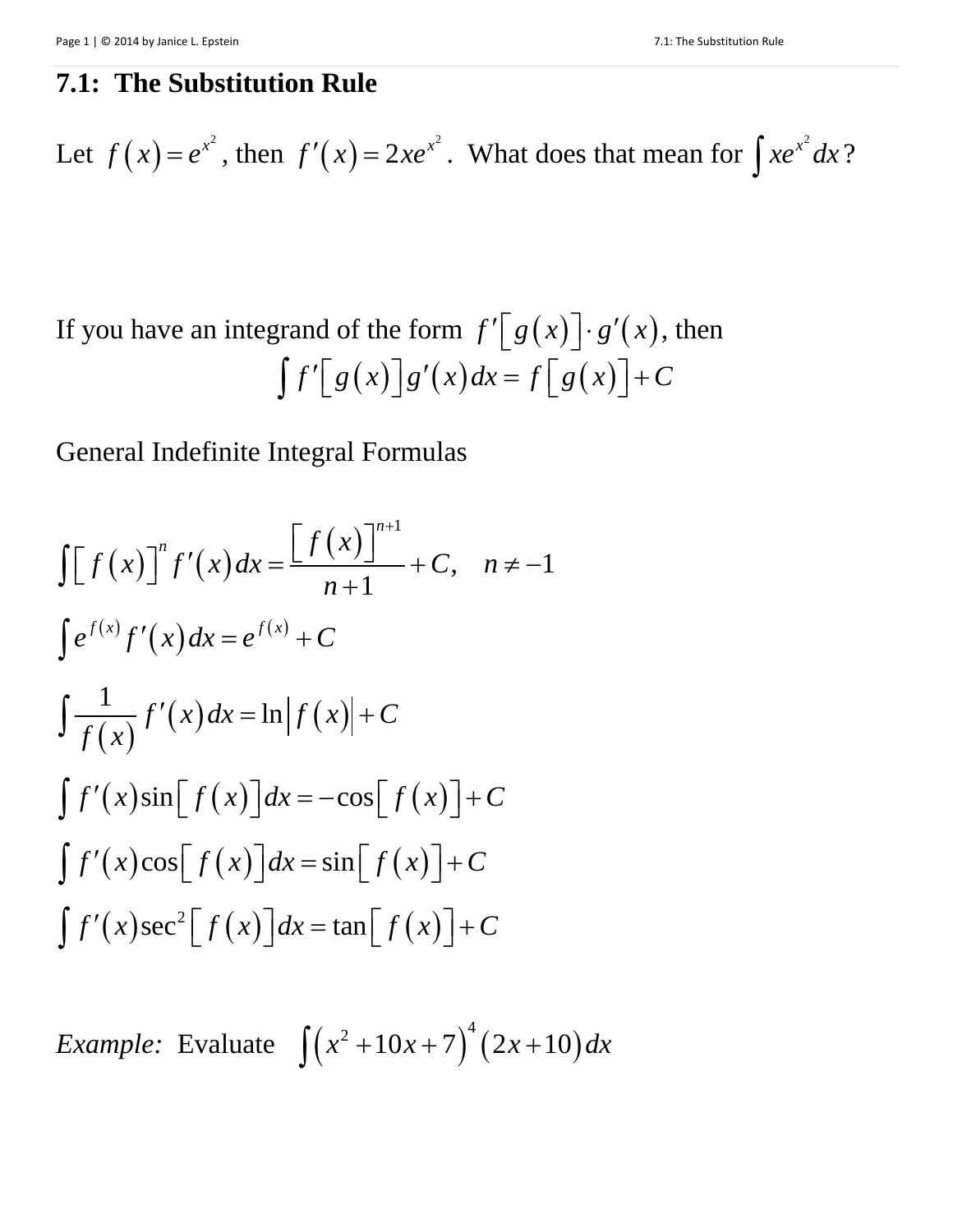## Integration by Substitution Rule for Indefinite Integrals:  $\int f[g(x)]g'(x)dx = \int f(u)du$  where  $u = g(x)$

*Example:* Evaluate the following integrals

(i) 
$$
\int 3x^9 \sqrt{4x^{10} - 7} dx
$$
 (ii)  $\int \frac{\ln t}{t} dt$  (iii)  $\int \tan x dx$  (iv)  $\int \frac{x}{\sqrt{x-9}} dx$